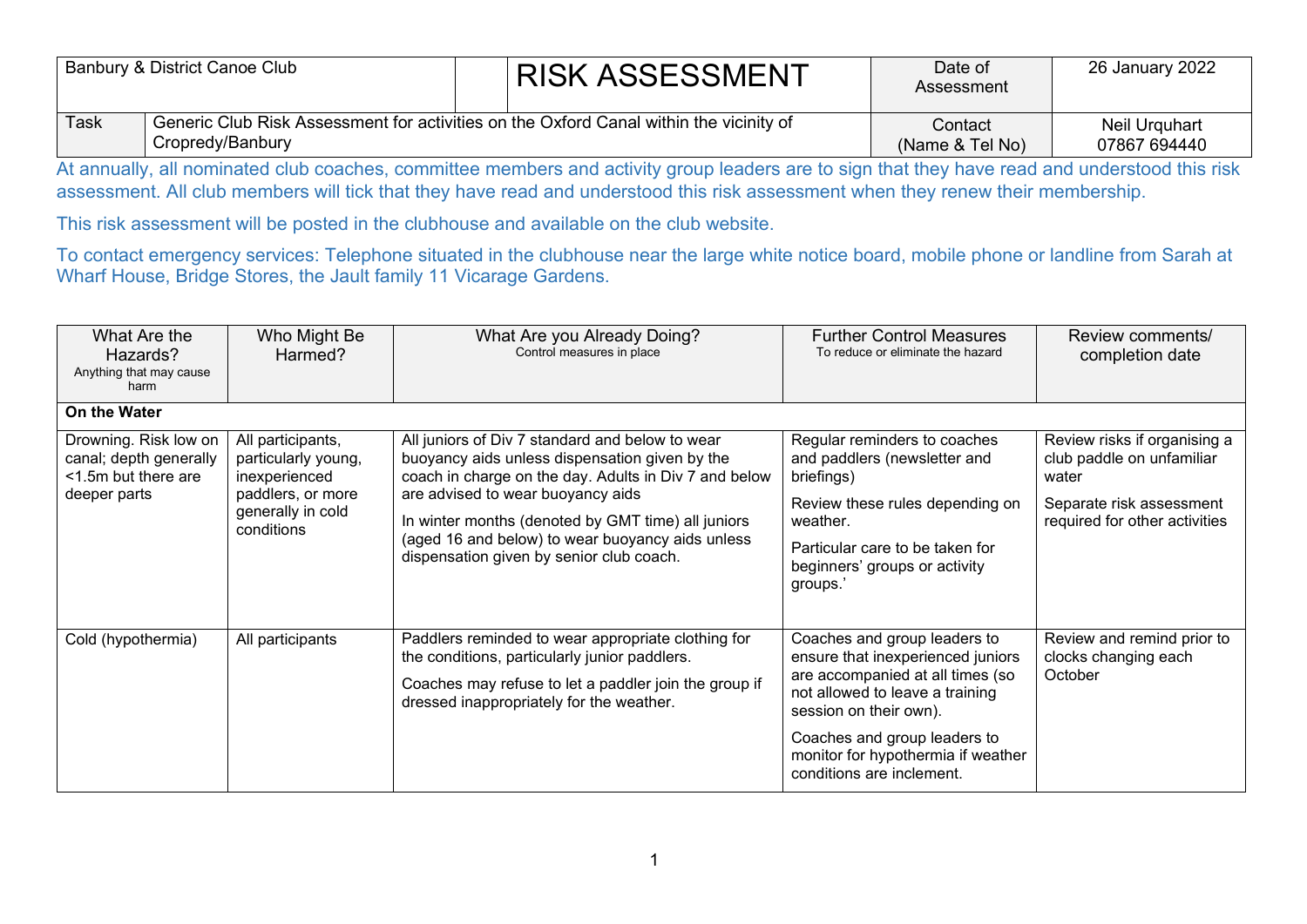| What Are the<br>Hazards?<br>Anything that may cause<br>harm | Who Might Be<br>Harmed?                                                                                                                                                                                                                                                                                      | What Are you Already Doing?<br>Control measures in place                                                                                                                                                                             | <b>Further Control Measures</b><br>To reduce or eliminate the hazard                                                                                                                        | Review comments/<br>completion date                             |
|-------------------------------------------------------------|--------------------------------------------------------------------------------------------------------------------------------------------------------------------------------------------------------------------------------------------------------------------------------------------------------------|--------------------------------------------------------------------------------------------------------------------------------------------------------------------------------------------------------------------------------------|---------------------------------------------------------------------------------------------------------------------------------------------------------------------------------------------|-----------------------------------------------------------------|
| Sunburn and<br>dehydration                                  | All participants<br>Participants will be reminded of need for sun<br>Coaches to advise juniors to carry<br>protection if necessary. Risk of dehydration low as<br>water if conditions are hot and to<br>normal water sessions are maximum of 1 hour.<br>monitor participants for symptoms<br>of dehydration. |                                                                                                                                                                                                                                      | Monitor                                                                                                                                                                                     |                                                                 |
| Lightning strike                                            | All participants                                                                                                                                                                                                                                                                                             | Paddlers on water with carbon paddles are vulnerable<br>to lightning strike. Coaches and group leaders are<br>aware of this risk.                                                                                                    | Group leader to curtail water<br>activities if there is risk of<br>thunderstorm. If there is a<br>thunderstorm during a session,<br>paddlers will leave the water until<br>the risk ceases. | Monitor                                                         |
| <b>Other Boats</b>                                          | All participants                                                                                                                                                                                                                                                                                             | Paddlers are warned in training about dangers from<br>powered craft and the waterway code. Closer<br>supervision required of inexperienced paddlers.                                                                                 | Coaches to supervise beginners'<br>groups and inexperienced<br>paddlers when in vicinity of<br>moving boats.                                                                                | Monitor                                                         |
| Equipment failure.<br>Impact is low on the<br>canal         | All participants                                                                                                                                                                                                                                                                                             | Regular checks of club boats and buoyancy aids.<br>Paddlers are responsible for their own equipment                                                                                                                                  | Remind paddlers to report any<br>boat repairs                                                                                                                                               | Arrange and record at least<br>annual check of buoyancy<br>aids |
| Aggressive swans                                            | All participants                                                                                                                                                                                                                                                                                             | Paddlers to be reminded to avoid swans and other<br>wildlife.                                                                                                                                                                        | Avoid nesting swans if necessary                                                                                                                                                            | Monitor                                                         |
| Weils disease<br>(Leptospirosis)                            | All participants                                                                                                                                                                                                                                                                                             | Risk from Weils disease is explained in beginners'<br>course including need for paddlers to cover open<br>sores with plasters and wash hands at end of session.                                                                      | Reminder about covering sores<br>and washing hands                                                                                                                                          | Remind new paddlers who<br>have not done beginners'<br>course   |
| <b>Darkness</b>                                             | Participants                                                                                                                                                                                                                                                                                                 | During winter months there are some organised dark<br>hours training sessions. These are more closely<br>managed. Boats should carry at least a red torch<br>facing to the rear. Appropriate dress to be worn for<br>the conditions. | Ensure only experienced paddlers<br>participate and the appropriate<br>control measures are in place. If it<br>is an organised session ensure all<br>paddlers are accounted for.            | Monitor                                                         |
| Ice                                                         | Participants                                                                                                                                                                                                                                                                                                 | The canal freezes up in cold weather. Sessions are<br>curtailed if the conditions do not allow safe paddling,<br>although use of plastic boats is permitted if taken out<br>by groups of at least 3 people.                          | Warn club members by weekly<br>email or Facebook                                                                                                                                            | Monitor                                                         |